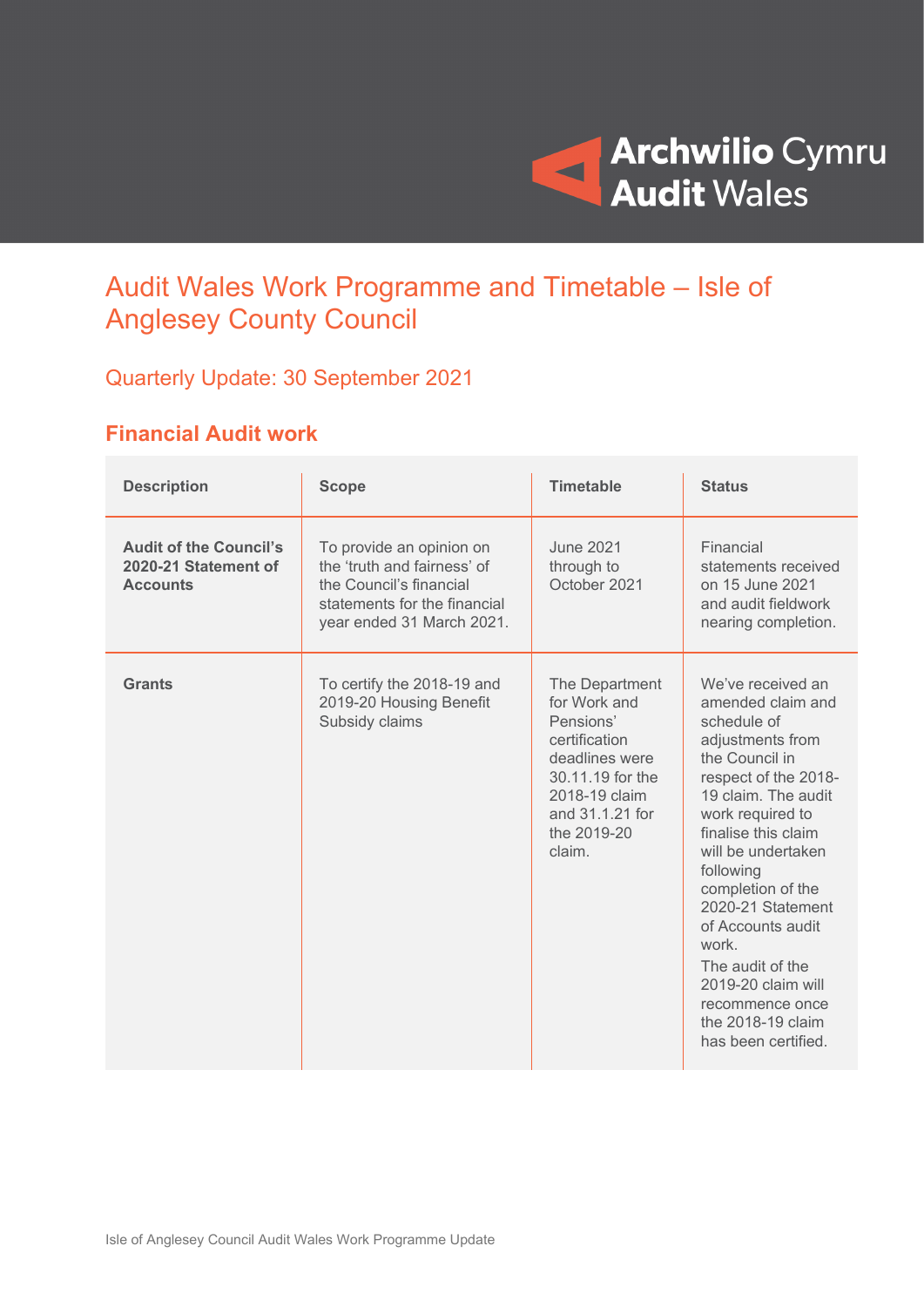### **Performance Audit work**

| 2020-21<br><b>Performance Audit</b><br><b>Work</b>                    | <b>Scope</b>                                                                                                                                                                                                                                                         | <b>Timetable</b>          | <b>Status</b>                                                                                                 |
|-----------------------------------------------------------------------|----------------------------------------------------------------------------------------------------------------------------------------------------------------------------------------------------------------------------------------------------------------------|---------------------------|---------------------------------------------------------------------------------------------------------------|
| Commissioning<br><b>Older People's Care</b><br><b>Home Placements</b> | A project common to north<br><b>Wales councils and Betsi</b><br><b>Cadwaladr University Health</b><br>Board that reviewed how<br>partners collaborate in the<br>strategic commissioning of<br>residential and nursing home<br>care.                                  | October 2021              | Second draft<br>issued 27 Sept.<br><b>Final local</b><br>report will be<br>issued in<br>October 2021.         |
| <b>Financial</b><br><b>Sustainability</b>                             | A project common to all local<br>councils that will assess<br>financial sustainability in light<br>of current and anticipated<br>future challenges building on<br>work undertaken during<br>2019-20.                                                                 | Completed                 | Local Report<br>published<br>August 2021.<br>National<br>Summary<br>Report<br>published<br>September<br>2021. |
| <b>Workforce Planning</b>                                             | The review will identify the<br>benefits of embedding the<br>revised workforce planning<br>within Children's services.                                                                                                                                               | Completed                 | <b>Final local</b><br>Report issued.                                                                          |
| <b>Annual Audit</b><br><b>Summary</b>                                 | Annual report summarising<br>the performance and<br>financial audit work<br>undertaken in 2020-21.<br>which also includes a<br>summary of the key findings<br>from reports issued by<br>'relevant regulators'. Also<br>now combined with the<br>Annual Audit Letter. | November/December<br>2021 | Not yet started.                                                                                              |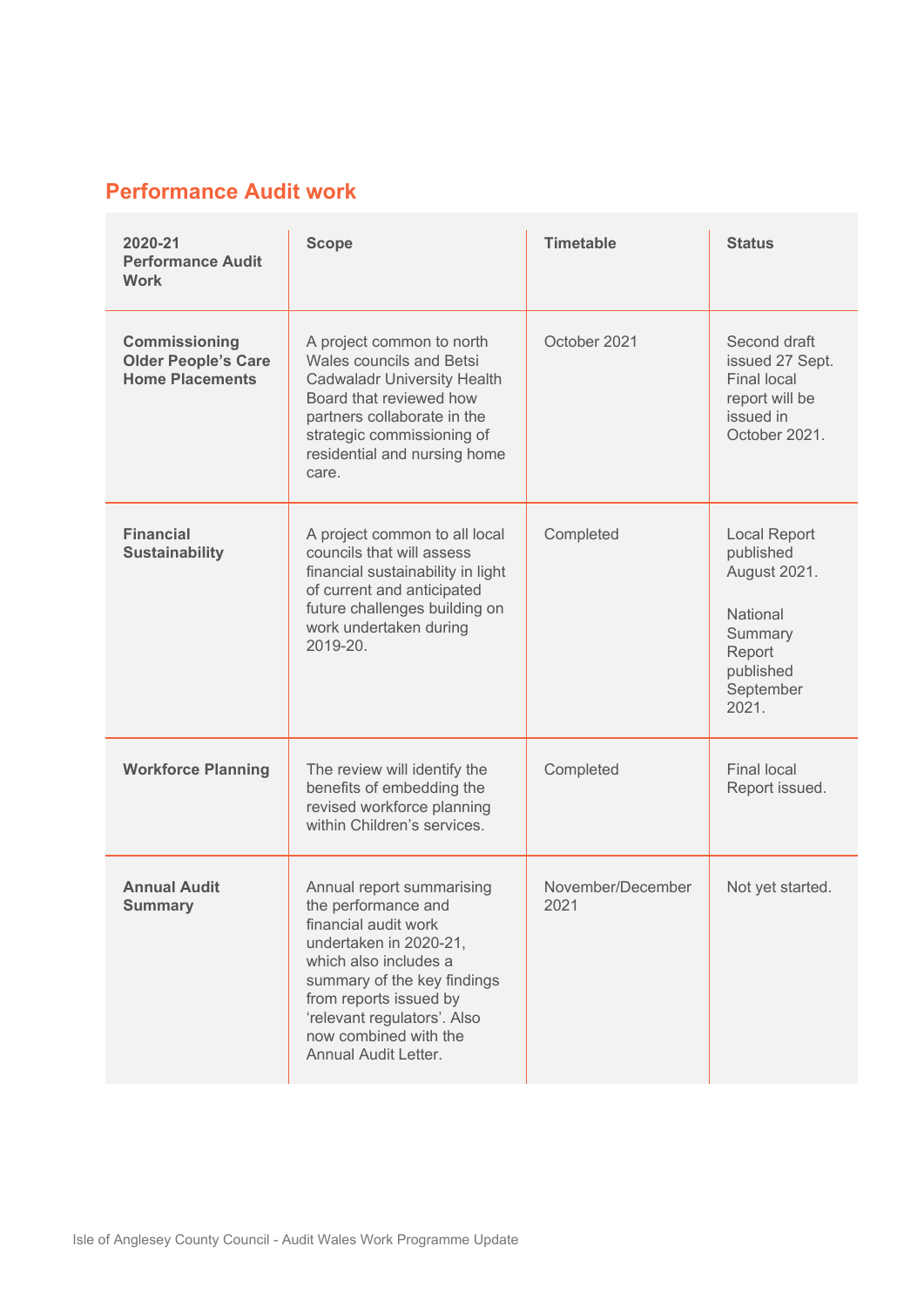| 2021-22<br><b>Performance audit</b><br>work                                                 | <b>Scope</b>                                                                                                                                                                                                                                                                                                                                                                                                                                                                                                                                                                         | <b>Timetable</b>            | <b>Status</b>                                                                                           |
|---------------------------------------------------------------------------------------------|--------------------------------------------------------------------------------------------------------------------------------------------------------------------------------------------------------------------------------------------------------------------------------------------------------------------------------------------------------------------------------------------------------------------------------------------------------------------------------------------------------------------------------------------------------------------------------------|-----------------------------|---------------------------------------------------------------------------------------------------------|
| Well-being of<br><b>Future Generations</b><br>Act (Wales) 2015<br>(WFG Act)<br>examinations | We will seek to integrate the<br>delivery of our WFG<br>examinations of steps to deliver<br>wellbeing objectives with our<br>other audit work. We will<br>discuss this with the council as<br>we scope and deliver the audit<br>projects listed in this plan.                                                                                                                                                                                                                                                                                                                        | N/A                         | N/A                                                                                                     |
| Improvement<br>reporting audit                                                              | Audit of discharge of duty to<br>publish an assessment of<br>performance.                                                                                                                                                                                                                                                                                                                                                                                                                                                                                                            | October/November<br>2021    | Pending<br>publication of<br>the Council's<br>annual<br>performance<br>report.                          |
| <b>Assurance and</b><br><b>Risk Assessment</b>                                              | Project to identify the level of<br>audit assurance and/or where<br>further audit work may be<br>required in future years in<br>relation to risks to the Council<br>putting in place proper<br>arrangements to secure value<br>for money in the use of<br>resources.<br>At Isle of Anglesey Council the<br>project is likely to focus on:<br>Financial position<br>$\bullet$<br>Self-assessment<br>arrangements<br>Recovery planning<br>$\bullet$<br>Implications of the Local<br>$\bullet$<br><b>Government and Elections</b><br>(Wales) Act<br>Carbon reduction plans<br>$\bullet$ | April 2021 to<br>March 2022 | Ongoing -<br>arrangements<br>currently being<br>made for<br>presentations to<br>SLT in the new<br>year. |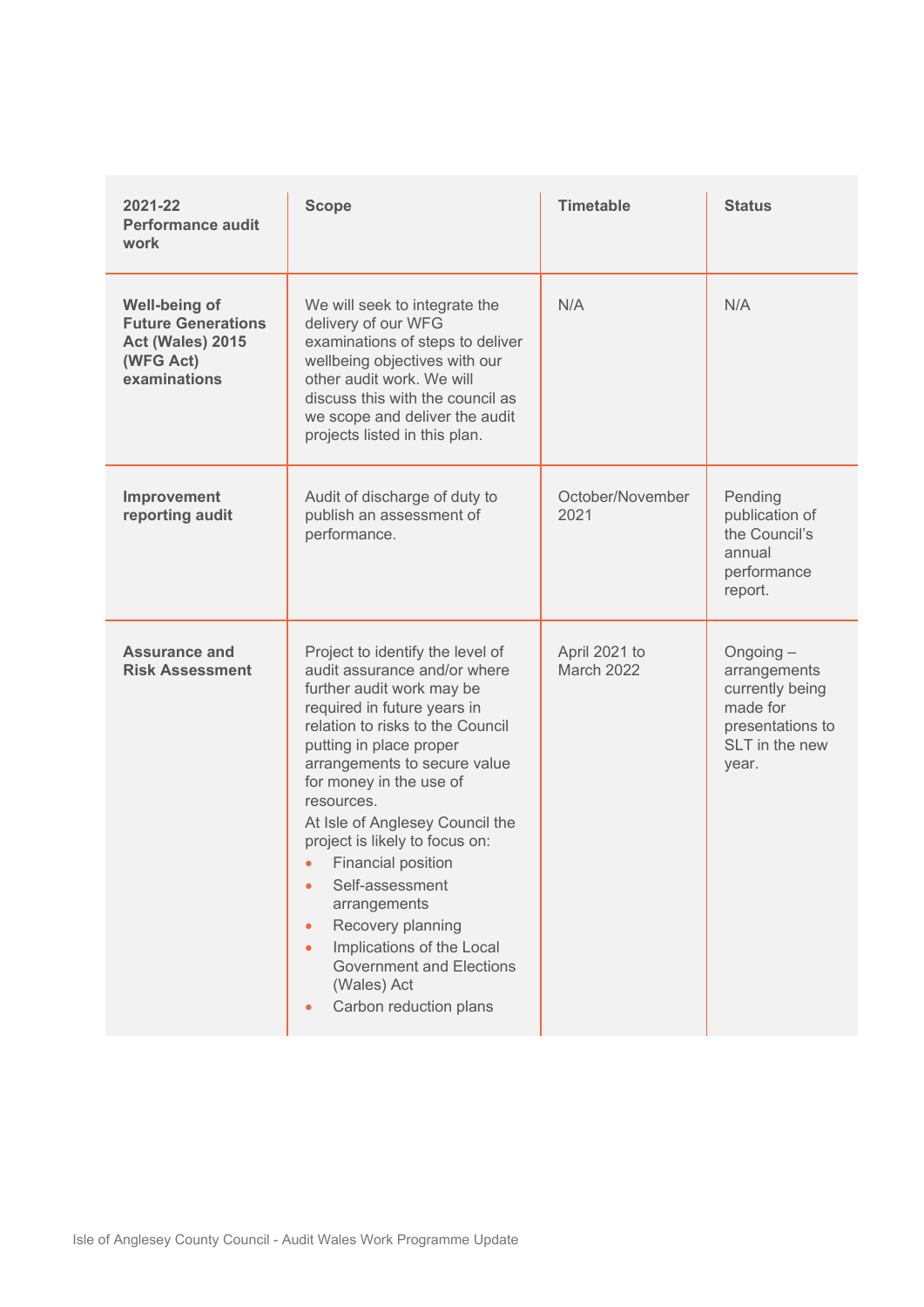| 2021-22<br>Performance audit<br>work                                                       | <b>Scope</b>                                                                                                                                                                                                                                                                                                       | <b>Timetable</b>            | <b>Status</b>                            |
|--------------------------------------------------------------------------------------------|--------------------------------------------------------------------------------------------------------------------------------------------------------------------------------------------------------------------------------------------------------------------------------------------------------------------|-----------------------------|------------------------------------------|
| <b>Springing Forward</b><br>- Examining the<br>building blocks for<br>a sustainable future | As the world moves forward,<br>learning from the global<br>pandemic, this review looks at<br>how effectively councils are<br>strengthening their ability to<br>transform, adapt and maintain<br>the delivery of services,<br>including those delivered in<br>partnership with key<br>stakeholders and communities. | October 2021-<br>March 2022 | Fieldwork<br>arrangements<br>being made. |
| <b>Review of</b><br><b>Improving through</b><br><b>Learning: Housing</b><br><b>Benefit</b> | Identify and improve the<br>learning identified as part of the<br><b>Housing Benefit Claim</b><br>Certification process.                                                                                                                                                                                           | January to March<br>2022    | Arranging<br>fieldwork                   |
| <b>Annual Audit</b><br><b>Summary</b>                                                      | Annual report summarising the<br>performance and financial audit<br>work undertaken in 2021-22,<br>which also includes a summary<br>of the key findings from reports<br>issued by 'relevant regulators'.<br>Also now combined with the<br>Annual Audit Letter.                                                     | Autumn 2022                 | Not yet started.                         |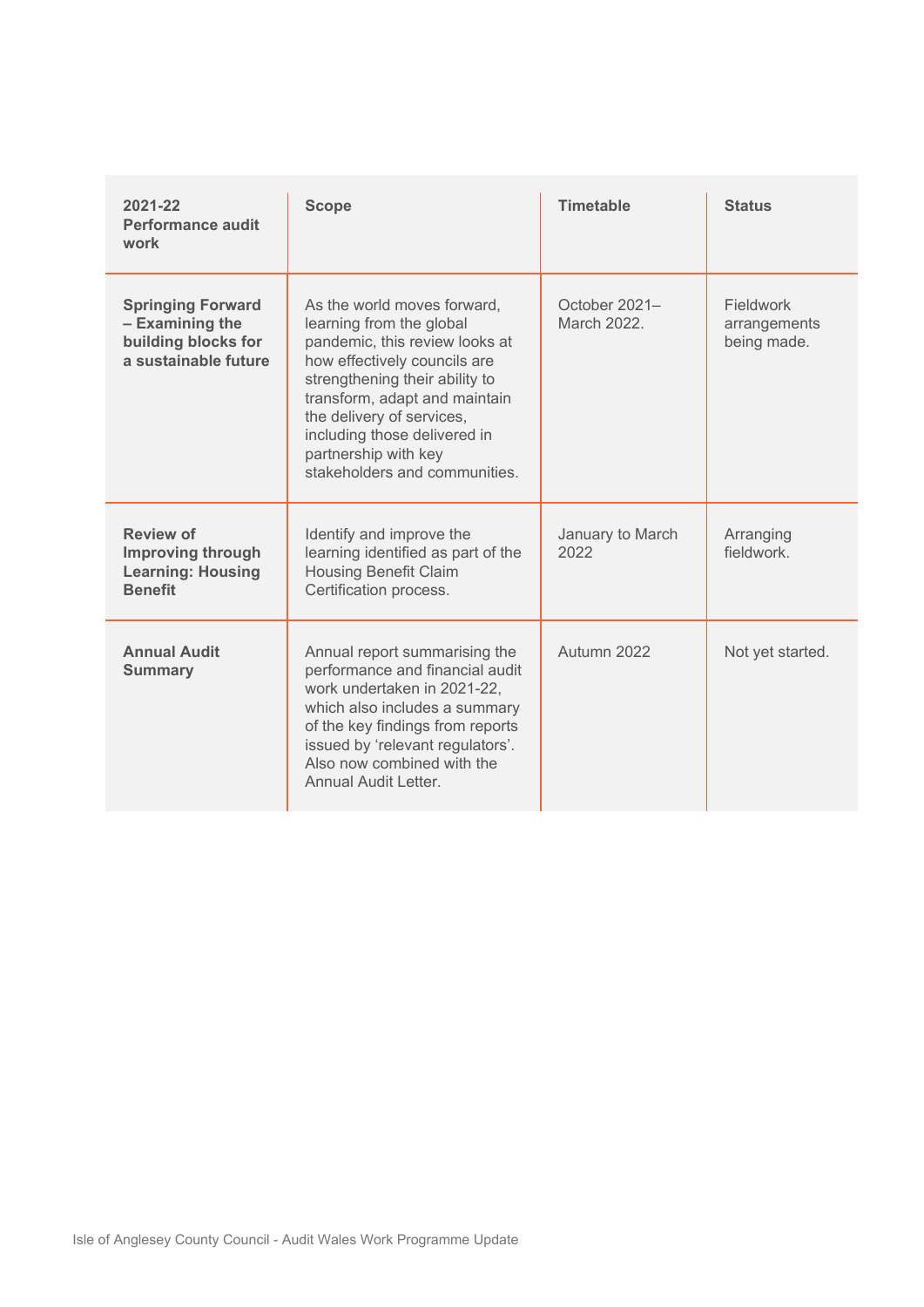| Local government national studies planned / in progress |  |  |
|---------------------------------------------------------|--|--|
|---------------------------------------------------------|--|--|

| <b>Study</b>                                       | <b>Scope</b>                                                                                                                                                                          | <b>Timetable</b>                         | <b>Status</b>                                                                        | <b>Fieldwork</b><br>planned at<br>Isle of<br><b>Anglesey</b><br><b>Council</b>                                     |
|----------------------------------------------------|---------------------------------------------------------------------------------------------------------------------------------------------------------------------------------------|------------------------------------------|--------------------------------------------------------------------------------------|--------------------------------------------------------------------------------------------------------------------|
| <b>Direct</b><br><b>Payments</b>                   | Review of how<br>local<br>authorities<br>manage and<br>promote the<br>use of Direct<br>payments.                                                                                      | Publication<br><b>Winter 2021-</b><br>22 | Drawing<br>conclusions<br>mid October,<br>drafting and<br>publication<br>early 2022. | $No - work$<br>being delivered<br>via Direct<br>Payment<br>Forum and a<br>selection of<br>follow up<br>interviews. |
| <b>Emergency</b><br><b>Services</b>                | Review of how<br>well<br>emergency<br>services (blue<br>light)<br>collaborate.                                                                                                        | Publication<br>winter 2021-22            | Drafting report.                                                                     | No.                                                                                                                |
| Follow up on<br>People<br><b>Sleeping</b><br>Rough | Review of how<br>local<br>authorities<br>responded to<br>the needs of<br>people<br>sleeping rough<br>during the<br>pandemic<br>following up on<br>the AGWs<br>report of July<br>2020. | <b>TBC</b>                               | Project set up.                                                                      | $No - work$<br>being delivered<br>via<br>Homelessness<br>and Supporting<br>People Forum.                           |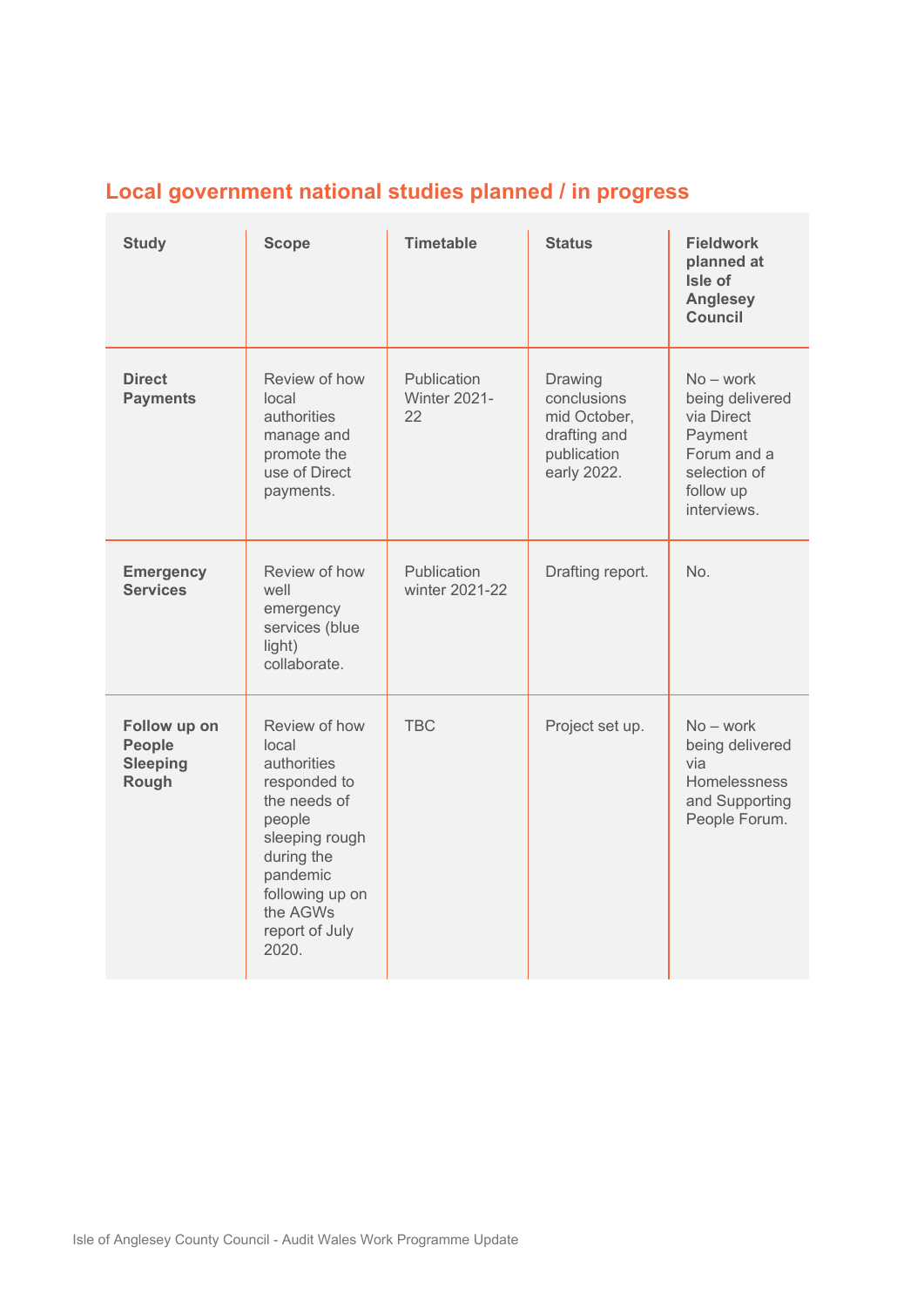| <b>Study</b>                          | <b>Scope</b>                                                                                                                  | <b>Timetable</b> | <b>Status</b>                                                             | <b>Fieldwork</b><br>planned at<br>Isle of<br><b>Anglesey</b><br><b>Council</b> |
|---------------------------------------|-------------------------------------------------------------------------------------------------------------------------------|------------------|---------------------------------------------------------------------------|--------------------------------------------------------------------------------|
| <b>Poverty</b>                        | Understanding<br>how local<br>authorities<br>ensure they<br>deliver their<br>services to<br>minimise or<br>reduce<br>poverty. | <b>TBC</b>       | Project brief<br>issued and<br>contacts at<br>councils being<br>collated. | <b>TBC</b>                                                                     |
| <b>Social</b><br><b>Enterprises</b>   | Review of how<br>local<br>authorities are<br>supporting and<br>utilising social<br>enterprises to<br>deliver<br>services.     | <b>TBC</b>       | Project brief<br>issued and<br>contacts at<br>councils being<br>collated. | <b>TBC</b>                                                                     |
| <b>Community</b><br><b>Resilience</b> | Review of how<br>local<br>authorities can<br>build greater<br>resilience in<br>communities.                                   | <b>TBC</b>       | Project brief<br>issued and<br>contacts at<br>councils being<br>collated. | <b>TBC</b>                                                                     |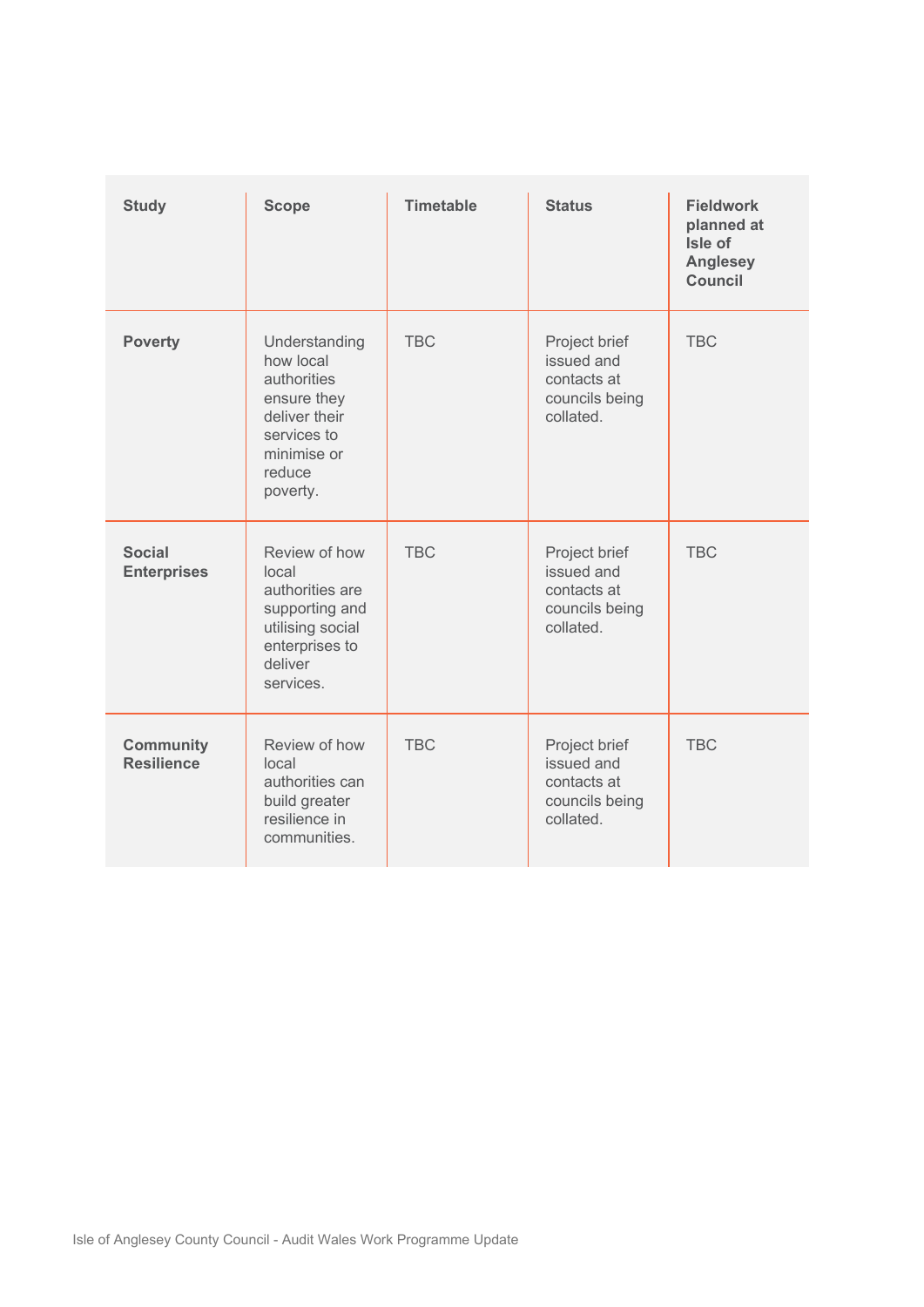## **Estyn**

| <b>Estyn planned work</b><br>2021-22                         | <b>Scope</b>                                                                                                                                                                                                                                                                                                                                                                   | <b>Timetable</b>                                                            | <b>Status</b> |
|--------------------------------------------------------------|--------------------------------------------------------------------------------------------------------------------------------------------------------------------------------------------------------------------------------------------------------------------------------------------------------------------------------------------------------------------------------|-----------------------------------------------------------------------------|---------------|
| Local Government<br><b>Education Services</b><br>Inspections | Estyn have worked closely with<br>Directors of Education to review<br>their inspection guidance for local<br>government education services<br>to reflect the experiences of the<br>pandemic. The updated guidance<br>(published on 1 July) will be<br>piloted on the first inspection and<br>feedback will be sought on<br>whether any further refinements<br>need to be made. | <b>LGES</b><br>inspections to<br>resume from<br>late Autumn<br>term.        | N/A           |
| Curriculum Reform<br>thematic review                         | Regional consortia and local<br>authority support for curriculum<br>reform.                                                                                                                                                                                                                                                                                                    | Evidence<br>collecting in<br>Sept/Oct -<br>publish in<br>early<br>February. | N/A           |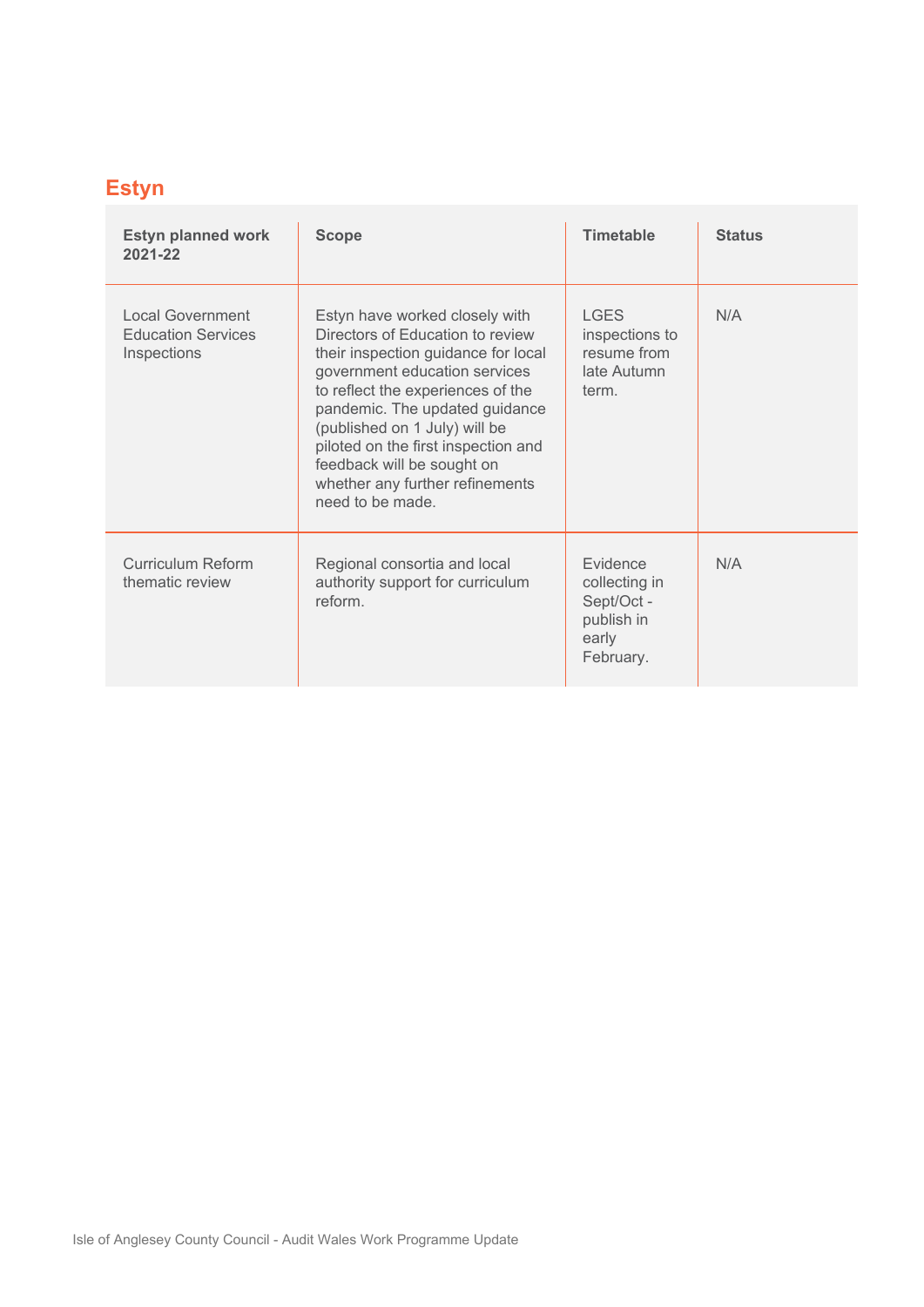## **Care Inspectorate Wales (CIW)**

| <b>CIW planned work</b><br>2021-22 | <b>Scope</b>                                                                                                                                                                                     | <b>Timetable</b>              | <b>Status</b>                                    |
|------------------------------------|--------------------------------------------------------------------------------------------------------------------------------------------------------------------------------------------------|-------------------------------|--------------------------------------------------|
| <b>Assurance</b>                   | CIW will be completing its work on<br>Assurance Checks including<br>publication of a national overview<br>report.                                                                                | $July -$<br>September<br>2021 | In progress.                                     |
| <b>National review</b>             | Support for disabled children and<br>their families.                                                                                                                                             | <b>TBC</b>                    | In progress -<br>Drafting report.                |
| Follow-up                          | CIW will be following up on areas<br>for improvement identified in the<br>Assurance Checks or through risk<br>based inspection activity with<br>individual local authorities where<br>necessary. | <b>TBC</b>                    | Not yet started.                                 |
| <b>Inspection</b>                  | Risk based inspection activity will<br>continue where required.                                                                                                                                  | <b>TBC</b>                    | No inspections<br>are scheduled at<br>this time. |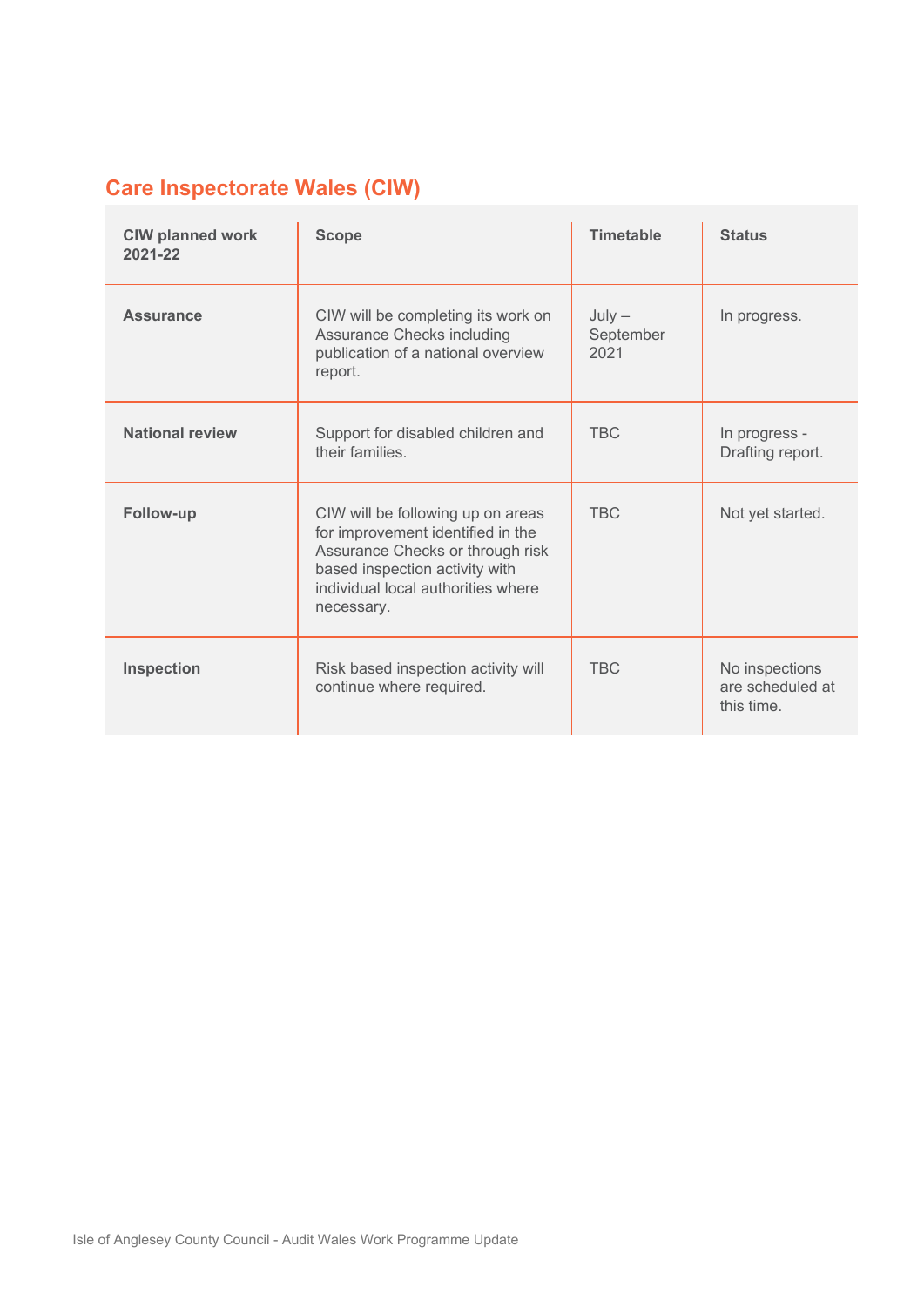#### **Audit Wales national reports and other outputs published since 1 April 2021**

| <b>Report title</b>                                                           | Publication date and link to report |
|-------------------------------------------------------------------------------|-------------------------------------|
| <b>Financial Sustainability of Local Government</b>                           | September 2021                      |
| NHS summarised accounts infographic                                           | September 2021                      |
| Picture of Public Services <sup>1</sup>                                       | September 2021                      |
| <b>Town Centre Regeneration</b>                                               | September 2021                      |
| <b>Student finances</b>                                                       | August 2021                         |
| NHS finances data-tool 2020-21                                                | <b>June 2021</b>                    |
| <b>Rollout of the COVID-19 vaccination</b><br>programme in Wales              | <b>June 2021</b>                    |
| Quality governance arrangements at Cwm Taf<br>UHB - follow up                 | May 2021                            |
| <b>Welsh Health Specialised Services Committee</b><br>governance arrangements | May 2021                            |
| <b>At your Discretion - Local Government</b><br><b>Discretionary Services</b> | <b>April 2021</b>                   |

<span id="page-8-0"></span><sup>1</sup> Main report published 15 September. To be followed over the following four to six weeks by short sector commentaries: A picture of local government, A picture of healthcare, A picture of social care, A picture of schools, A picture of higher and further education.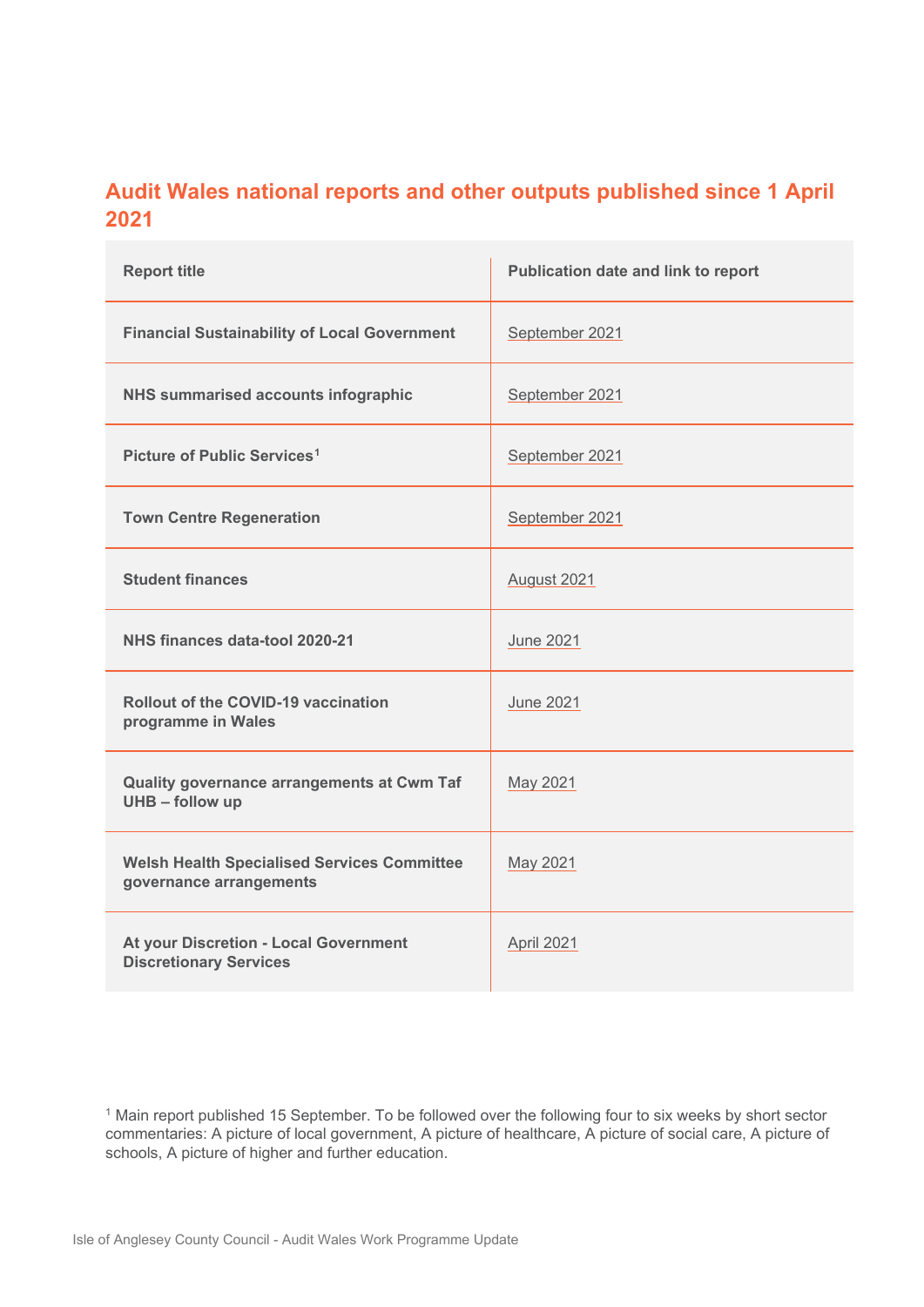| <b>Report title</b>                                             | Publication date and link to report |
|-----------------------------------------------------------------|-------------------------------------|
| Procuring and Supplying PPE for the COVID-19<br><b>Pandemic</b> | April 2021                          |

#### **Audit Wales National reports and other outputs due to be published during 2021-22 (and other work in progress/planned)[2](#page-9-0)**

| <b>Title</b>                                                                    | <b>Anticipated publication date</b> |
|---------------------------------------------------------------------------------|-------------------------------------|
| <b>Supporting NHS staff well-being</b>                                          | October 2021                        |
| <b>Warm Homes Programme</b>                                                     | November 2021                       |
| <b>Care home commissioning</b>                                                  | November 2021                       |
| <b>Welsh Government accounts commentary</b>                                     | November 2021                       |
| Unscheduled care - data tool and commentary                                     | By end of 2021                      |
| <b>Collaborative arrangements for managing local</b><br>public health resources | By end of 2021                      |
| NHS waiting times data-tool and planned care<br>commentary                      | By end of 2021                      |
| Welsh Government setting of well-being<br>objectives                            | By end of 2021                      |

<span id="page-9-0"></span><sup>2</sup> We will continue to keep our plans under constant review, taking account of the evolving external environment, our audit priorities, the context of our own resourcing and the capacity of audited bodies to engage with us. This includes maintaining some flexibility so that we can respond to developments in Welsh Government policy and areas of possible interest for a new Public Accounts Committee following the Senedd elections.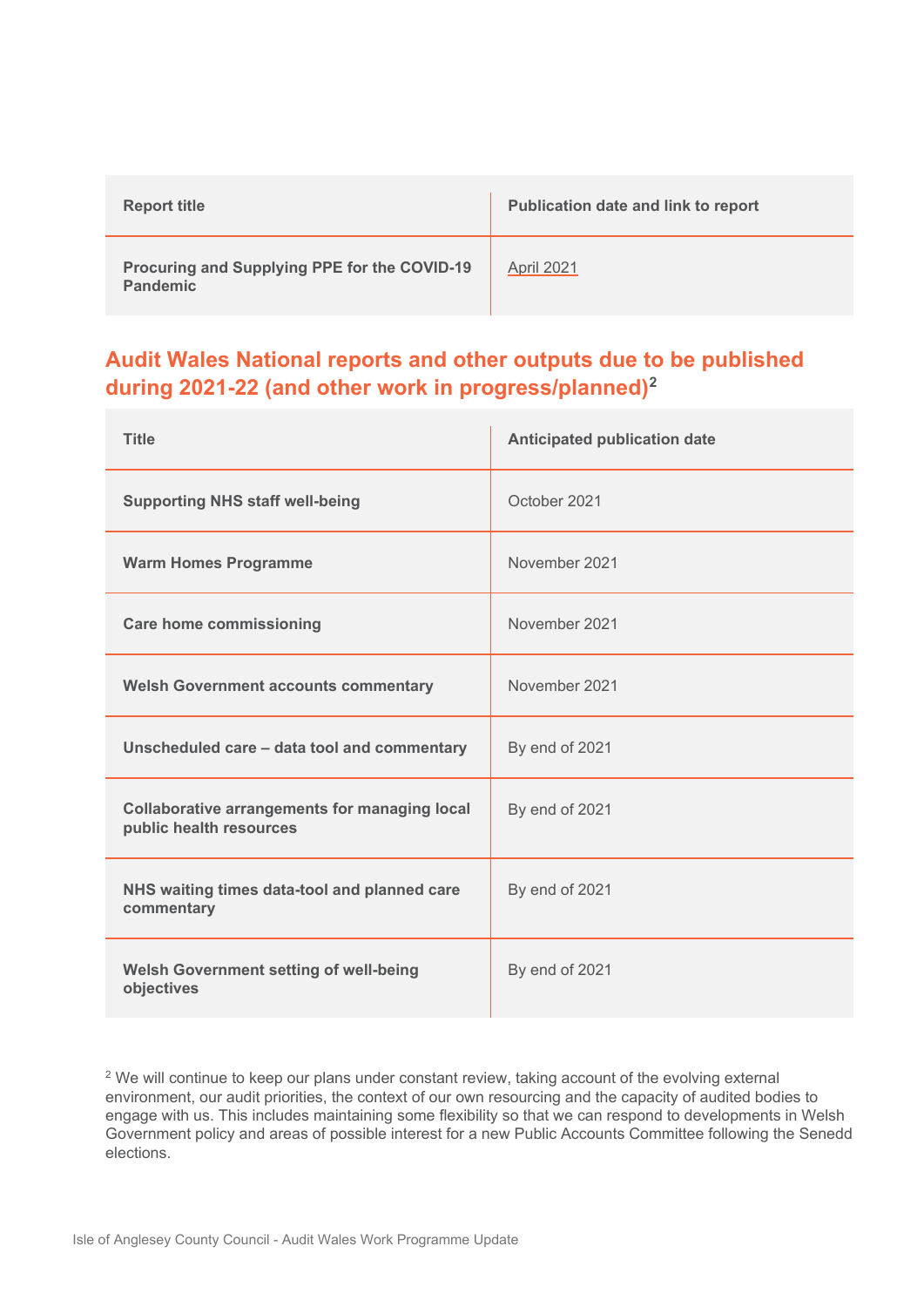| <b>Welsh Government workforce</b>                                                   | By end of 2021     |
|-------------------------------------------------------------------------------------|--------------------|
| <b>Orthopaedic services</b>                                                         | By end of 2021     |
| <b>Curriculum reform</b>                                                            | Spring 2022        |
| <b>Equality impact assessment</b>                                                   | Spring 2022        |
| Climate change - baseline review                                                    | Spring/summer 2022 |
| <b>COVID response &amp; recovery / Welsh</b><br><b>Government grants management</b> | <b>TBC</b>         |
| NHS structured assessment 2021 summary<br>commentary                                | <b>TBC</b>         |
| <b>Affordable housing</b>                                                           | <b>TBC</b>         |
| <b>Broadband infrastructure</b>                                                     | <b>TBC</b>         |
| <b>Flood risk management</b>                                                        | <b>TBC</b>         |

## **Forthcoming Good Practice Exchange events and publications**

| <b>Title</b>                                                                                                                                                                                                                  | Anticipated publication/event date |
|-------------------------------------------------------------------------------------------------------------------------------------------------------------------------------------------------------------------------------|------------------------------------|
| Post event resources including session<br>recordings for both the Part 2 Your Town Your<br>Future town centre regeneration event and the<br>Future Workplace lunch and learn session with<br>Dr Luci Attala and Hywel Dda UHB | Early October 2021                 |